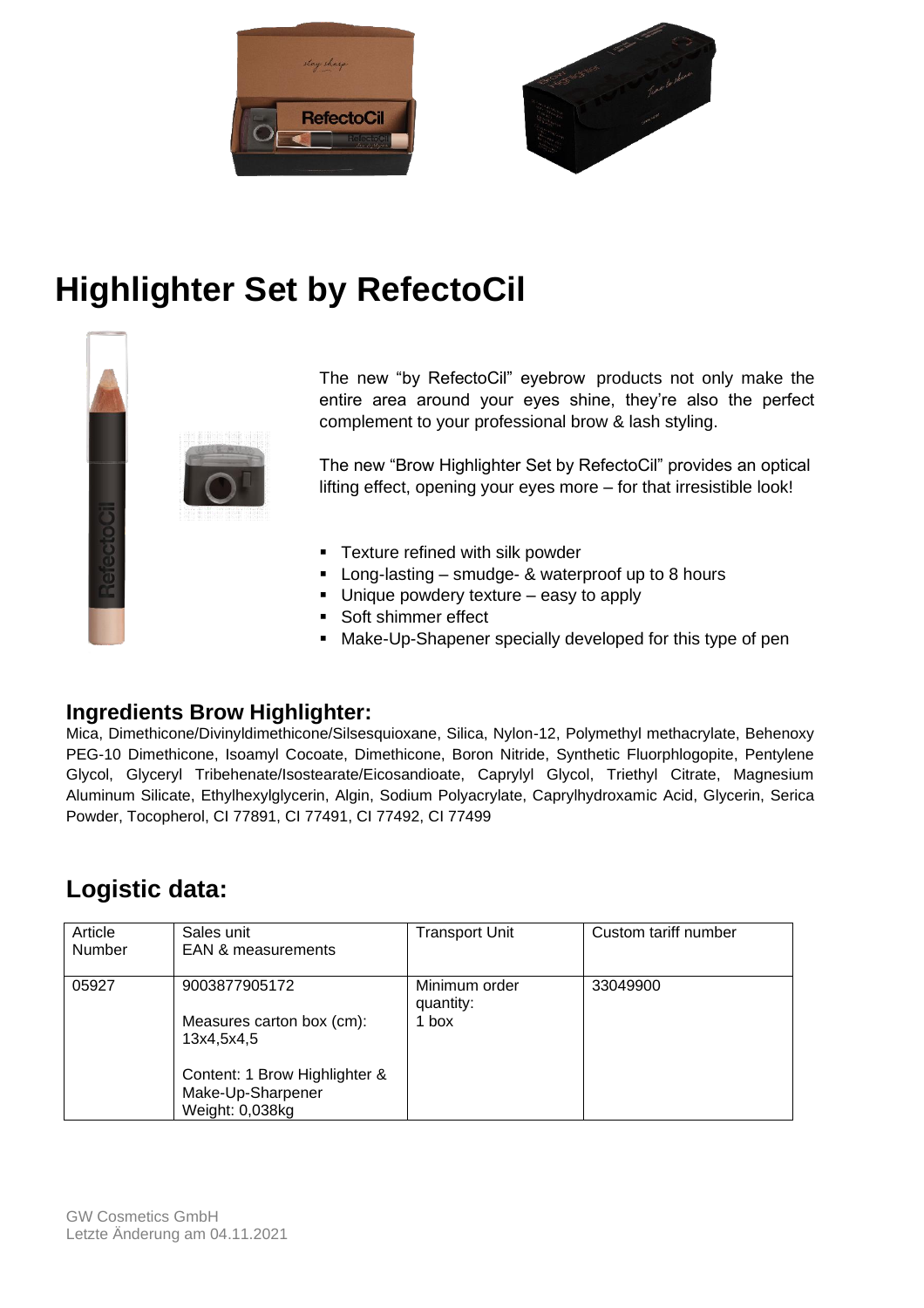



## **Product Information:**

| Product description:                | Brow Highlighter inkluding suitable Make-Up-sharpener                                    |  |
|-------------------------------------|------------------------------------------------------------------------------------------|--|
| Stability data:                     | Marked with $MHD = 18$ Monate                                                            |  |
|                                     |                                                                                          |  |
| Where to be found:                  | Bottom side of carton box                                                                |  |
| Batch code:                         | Bottom side of carton box                                                                |  |
| Certifications:                     | None                                                                                     |  |
| Storage conditions:                 | Recommended storage at temperature 5°C und 25°C.                                         |  |
|                                     | Maximum temperature stability (24h): 50°C                                                |  |
| Particular precautions according to | None.                                                                                    |  |
| <b>EU Cosmetics Regulation</b>      |                                                                                          |  |
| Disclaimer:                         | For cosmetic products no Safety Data Sheets (MSDS) are<br>required by European (EC) law. |  |
|                                     | This document is not a Safety Data Sheet (MSDS) in the                                   |  |
|                                     | sense of European (EC) chemicals legislation. It is given                                |  |
|                                     | voluntarily and only for information of customers.                                       |  |
|                                     | We will take no liability for any consequences of improper use                           |  |
|                                     | or misuse of our products.                                                               |  |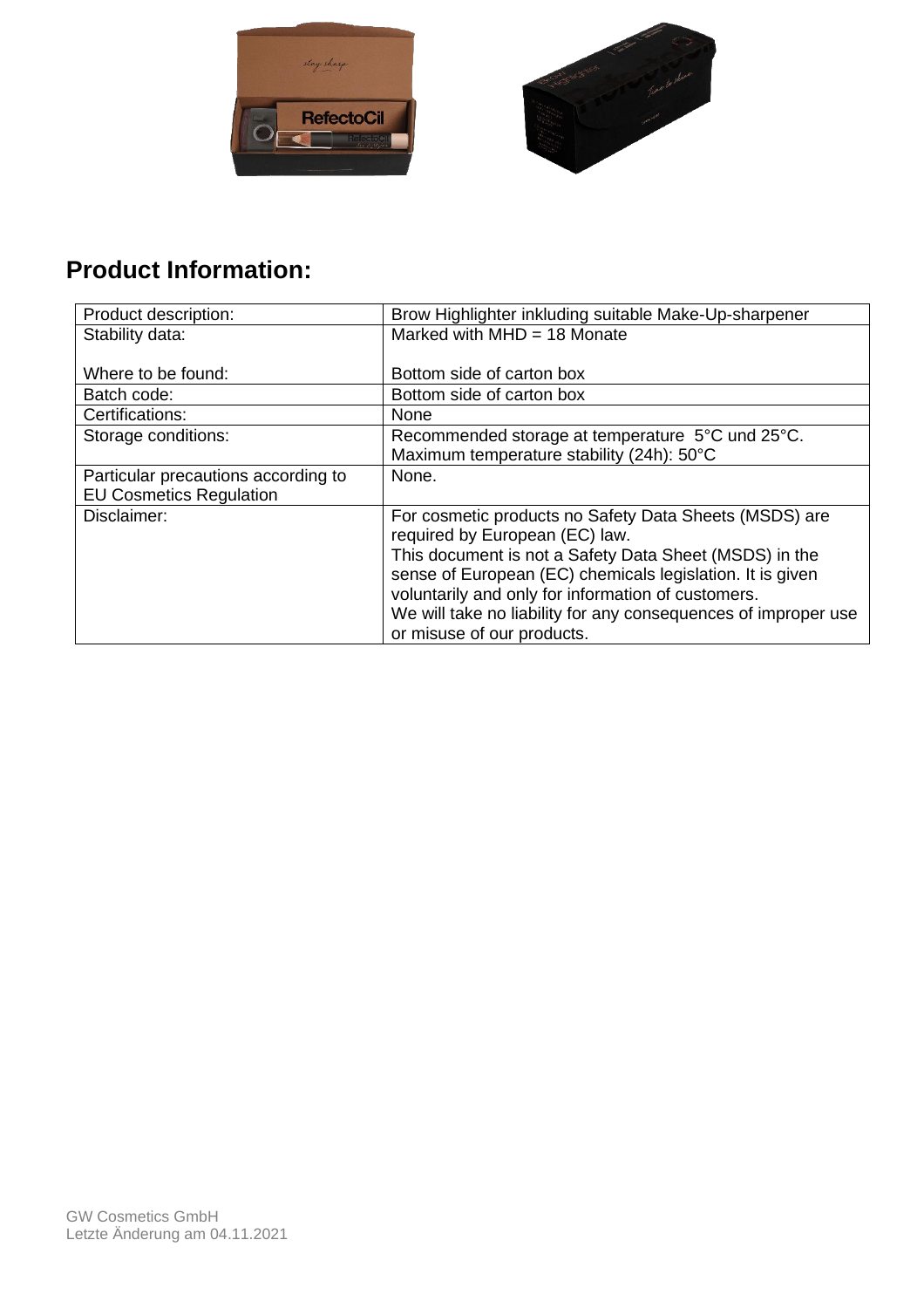



#### **GROUP DATA SHEETEYE SHADOW AND BLUSHER (ANHYDROUS) – CREAM, STICK, POWDER**

*Please never pass on this group data sheet alone but always together with the corresponding generalinformation and the attached list of Poison Control Centres.*

Last modified: 2016-02-16

Corresponding frame formulation (CPNP): 7.17-2013

1. Identification of the product

Water-free formulation (cream, sick, powder) mainly on an oil or silicone basis with colour pigments andfillers to colour the eyelids.

2. Hazards identification

When used properly, the product is safe and tolerable in accordance with the legal provisions (Article 3 ofthe EC Cosmetics Regulation). The following information applies to inadvertent misuse or accidents as wellas possibly to commercial uses.

3. Composition (maximum levels)

Oils (e.g. vegetable and/or mineral), waxes and fats (e.g. long-chain alcohols) 70 %; Silicones includingvolatile silicones (e.g. CYCLOPENTASILOXANE, DIMETHICONE) 70 %; Colorants, colour additives (e.g.opacifying / pearlescent agents) 60 %; Liquid PARAFFIN and isoparaffin (e.g. branched chain isoparaffin(C11-C16), ISODODECANE, ISOHEXADECANE) 50 %; Bulking agents (e.g. TALC, SILICA, nylon powder)40 %; Thickeners (e.g. STEARALKONIUM HECTORITE) 15 %; Film forming polymers (e.g.VP/HEXADECENE COPOLYMER) 15 %; Additional ingredients (e.g. vitamins, plant extracts, antioxidants,UV filters) 5 %; Preservatives, antimicrobials 1 %; PARFUM 1 %.

4. First aid measures

Measures in the event of

– Inadvertent contact with eyes: rinse thoroughly with plenty of lukewarm water immediately; if irritationpersists, consult ophthalmologist as a precautionary measure.

– Inadvertent ingestion of larger amounts: do not induce vomiting. Rinse out mouth and drink about oneglass of water. Where appropriate, consult Poison Control Centre or doctor.

When consulting a doctor or a Poison Control Centre always have packaging or label and possibly packageinsert available.

5. Fire fighting measures

All common extinguishing agents are suitable.

6. Accidental release measures; disposal considerations

In the event of spillage/leakage: mop up main volume with cloths; remove rest with plenty of water andcommon cleaning agent. Dispose of impregnated cloths in accordance with the waste managementdirectives of the municipality.